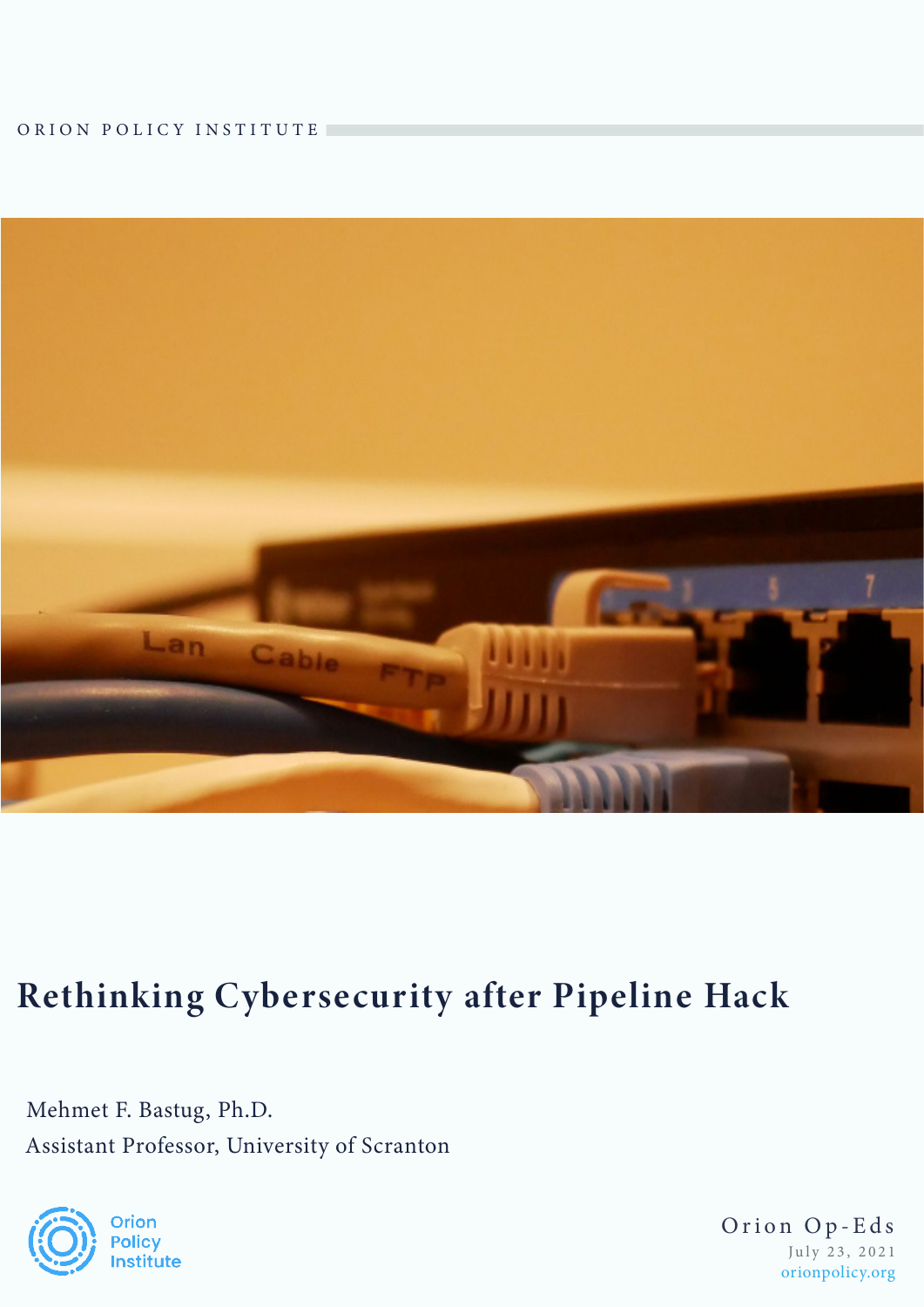## 2 Rethinking Cybersecurity after Pipeline Hack

The debate over the nation's preparedness for cyberattacks is still raging two month afters the Colonial Pipeline hack which gave a heads up about the vulnerabilities of the critical infrastructure to malicious cyber actors. The incident sparked growing concerns across the country about cyberthreats to national security and our society.

The ransomware used in the attack, FBI says, is developed by an allegedly Russia-linked hacker group called Darkside. Ransomware is a form of malware designed to encrypt files on a computer, rendering those files unusable. Cybercriminals then demand ransom to be paid in cryptocurrency in exchange for the decryption key. Ransomware is the fastest-growing cyber-crime threat in recent years. Although not being a new phenomenon, it is becoming one of the most popular and profitable types of cyberattack. This last attack is considered to be the largest ransomware attack targeting critical infrastructure.

High-profile targeted cyberattacks are generally carried out by sophisticated hacker groups, some of which are allegedly sponsored by foreign governments. Hackers behind the devastating SolarWinds data breach, which was revealed in December 2020, were reported to have links with Russia. The hacker group who developed the ransomware used in the Colonial Pipeline attack also has roots in Russia. Although there is no evidence suggesting that the Russian government was behind the pipeline attack, as President Biden said in a press briefing, experts pointed out that Russia provides a safe haven for cybercriminals and turns a blind eye to the activities of malicious hacker groups.

It is not only Russian hackers who receive media attention; Chinese hacker groups also perpetrated many cyberattacks aiming at U.S. targets. Recently, a cybersecurity firm, FireEye, discovered that allegedly state-backed Chinese hackers exploited vulnerabilities in remote access software used by government agencies, critical infrastructure, and the private sector in the US and Europe, suggesting a cyber espionage operation.

These attacks may or may not be sponsored by foreign governments. What matters most is that there is a trend in which cyberattacks are becoming more destructive and impacting daily lives of citizens. Such attacks do not only affect the economy, but they had serious political and social consequences for the American society. For instance, the continuity and the volume of the damage caused by these attacks could lead to a decline in public trust in government. Russian interference in the national elections and subsequent social media disinformation campaigns have already damaged part of the public's faith in the democratic process. America's increasing vulnerabilities to foreign interferences, particularly in the cybersphere, could further entrench political divisiveness.

The SolarWinds hack was expected to serve as a catalyst to rethink nation's cybersecurity at the federal level. Experts argue that the current system is broken and there is a need for an organizational reform. After the SolarWinds hack, Biden administration has vowed to make cybersecurity a top priority. The last Colonial Pipeline hack clearly demonstrated the urgency to act to modernize the nation's cybersecurity in order to respond to highly sophisticated attacks against critical infrastructure.

President Joe Biden signed an executive order addressing the security of the federal computer networks after the ransomware attack targeted Colonial Pipeline. The order introduced some measures to modernize the country's cybersecurity. The order acknowledges the growing threat of malicious cyber campaigns and emphasizes the necessity of the partnership with the private sector to improve the cybersecurity infrastructure. It also brings some extra measures to be taken by federal institutions in order to prevent and mitigate cyberattacks. This step is an indication that the administration takes cybersecurity very seriously.

The private sector operates most of the nation's critical infrastructure. Cybersecurity vulnerabilities that could exist in these systems are clearly matters of national security. A Bloomberg report reveals that the U.S. Transportation